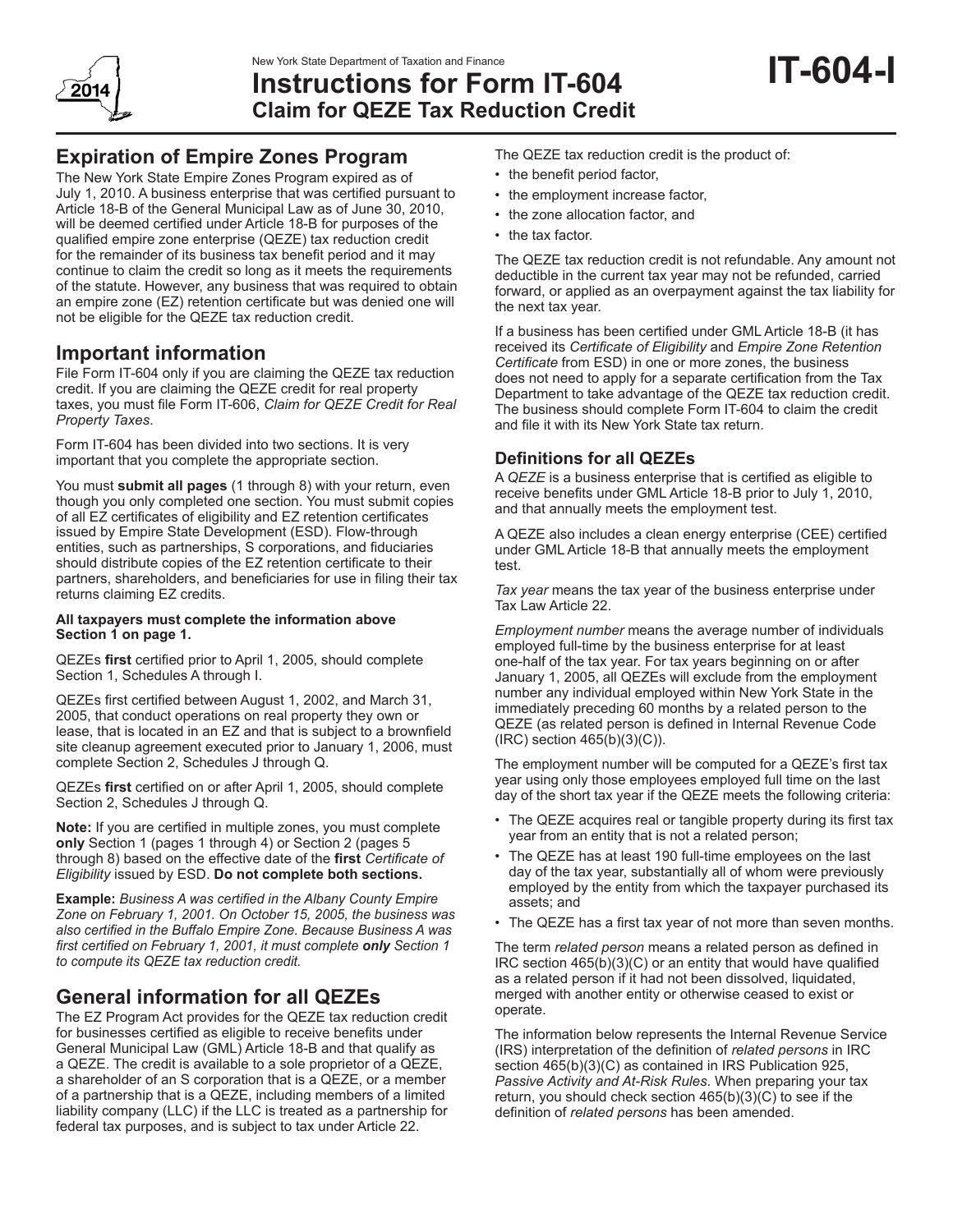#### **Page 2** of 9 **IT-604-I** (2014)

#### *Related persons* include the following:

- Members of a family, but only an individual's brothers and sisters, half-brothers and half-sisters, a spouse, ancestors (parents, grandparents, etc.), and lineal descendants (children, grandchildren, etc.).
- Two corporations that are members of the same controlled group of corporations determined by applying a 10% ownership test.
- The fiduciaries of two different trusts, or the fiduciary and beneficiary of two different trusts, if the same person is the grantor of both trusts.
- A tax-exempt educational or charitable organization and a person who directly or indirectly controls it (or a member of whose family controls it).
- A corporation and an individual who owns directly or indirectly more than 10% of the value of the outstanding stock of the corporation.
- A trust fiduciary and a corporation of which more than 10% in value of the outstanding stock is owned directly or indirectly by or for the trust or by or for the grantor of the trust.
- The grantor and fiduciary, or the fiduciary and beneficiary, of any trust.
- A corporation and a partnership if the same persons own over 10% in value of the outstanding stock of the corporation and more than 10% of the capital interest or the profits interest in the partnership.
- Two S corporations if the same persons own more than 10% in value of the outstanding stock of each corporation.
- An S corporation and a regular corporation if the same persons own more than 10% in value of the outstanding stock of each corporation.
- A partnership and a person who owns directly or indirectly more than 10% of the capital or profits of the partnership.
- Two partnerships if the same persons directly or indirectly own more than 10% of the capital or profits of each.
- Two persons who are engaged in business under common control.
- An executor of an estate and a beneficiary of that estate.

To determine the direct or indirect ownership of the outstanding stock of a corporation, apply the following rules:

- 1. Stock owned directly or indirectly by or for a corporation, partnership, estate, or trust is considered owned proportionately by or for its shareholders, partners, or beneficiaries.
- 2. Stock owned directly or indirectly by or for an individual's family is considered owned by the individual. The family of an individual includes only brothers and sisters, half-brothers and half-sisters, a spouse, ancestors, and lineal descendants.
- 3. Any stock in a corporation owned by an individual (other than by applying rule 2) is considered owned directly or indirectly by the individual's partner.

When applying rule 1, 2, or 3, stock considered owned by a person under rule 1 is treated as actually owned by that person. However, if a person constructively owns stock because of rule 2 or 3, he or she does not own the stock for purposes of applying either rule 2 or 3 to make another person the constructive owner of the same stock.

*Full‑time employment* means a job consisting of at least 35 hours per week or two or more jobs that together constitute the equivalent of a job of at least 35 hours per week. A seasonal business (a business that regularly operates for less than an entire tax year, such as a ski resort) that employs individuals

full-time for at least three months of continuous duration may include these individuals in the employment number if they are working in a job consisting of at least 35 hours per week.

*Test date* is the later of July 1, 2000, or the date prior to July 1, 2010, on which the business enterprise was **first** certified under GML Article 18‑B. Subsequent certifications will not change the test date.

*Test year* is the last tax year **ending before the test date**. If a business enterprise does not have a tax year that ends before the test date, the enterprise will be deemed to have a test year that will be either the last calendar year ending before its test date, or, if the enterprise is a fiscal filer, the test year will be the fiscal year ending before its test date.

*Employment increase factor* is an amount which cannot exceed one, but that is the greater of the excess of the QEZE's employment number in EZs in which the QEZE is certified for the current tax year over the QEZE's test year employment number in those zones, divided by:

- the QEZE's test year employment number in those zones; **or**
- $100.$

*Zone allocation factor* is a percentage that represents your economic presence in the EZs in which you are certified. For a CEE the zone allocation factor equals 100%.

*Value of real and tangible personal property* is the federal adjusted basis of your property (except rental property, which is eight times your gross yearly rent).

*Tax factor* is the portion of the tax due under Tax Law Article 22 that is attributable to the income of the QEZE allocated to New York.

## **Which sections of the form to complete**

**Sole proprietors:** Complete Section 1 (Schedules A, B, C, D, E, F, H, and I) if first certified prior to April 1, 2005, or Section 2 (Schedules J, K, L, M, N, O, and Q) if first certified on or after April 1, 2005, or first certified between August 1, 2002, and March 31, 2005, and you conduct operations on real property owned or leased that is located in an EZ and is subject to a brownfield site cleanup agreement executed prior to January 1, 2006.

**Partnerships:** Complete Section 1 (Schedules A, B, C, D, H, and I) if first certified prior to April 1, 2005, or Section 2 (Schedules J, K, L, M, and Q) if first certified on or after April 1, 2005, or first certified between August 1, 2002, and March 31, 2005, and you conduct operations on real property owned or leased that is located in an EZ and is subject to a brownfield site cleanup agreement executed prior to January 1, 2006. Compute three of the four factors used to compute the QEZE tax reduction credit:

- The benefit period factor (from *Benefit period factor table* or line 58),
- The employment increase factor (Schedule C or Schedule L), and
- The zone allocation factor (Schedule D or Schedule M).

Do not compute the tax factor (Schedule E or Schedule N). The individual partners will compute their tax factors and claim the QEZE tax reduction credit on their own Form IT-604.

**Fiduciaries of estates and trusts that did not distribute the QEZE income to the beneficiaries:** Complete Section 1 (Schedules A through I, but not Schedule G) if first certified prior to April 1, 2005, or Section 2 (Schedules J through Q, but not Schedule P) if first certified on or after April 1, 2005, or first certified between August 1, 2002, and March 31, 2005, and you conduct operations on real property owned or leased that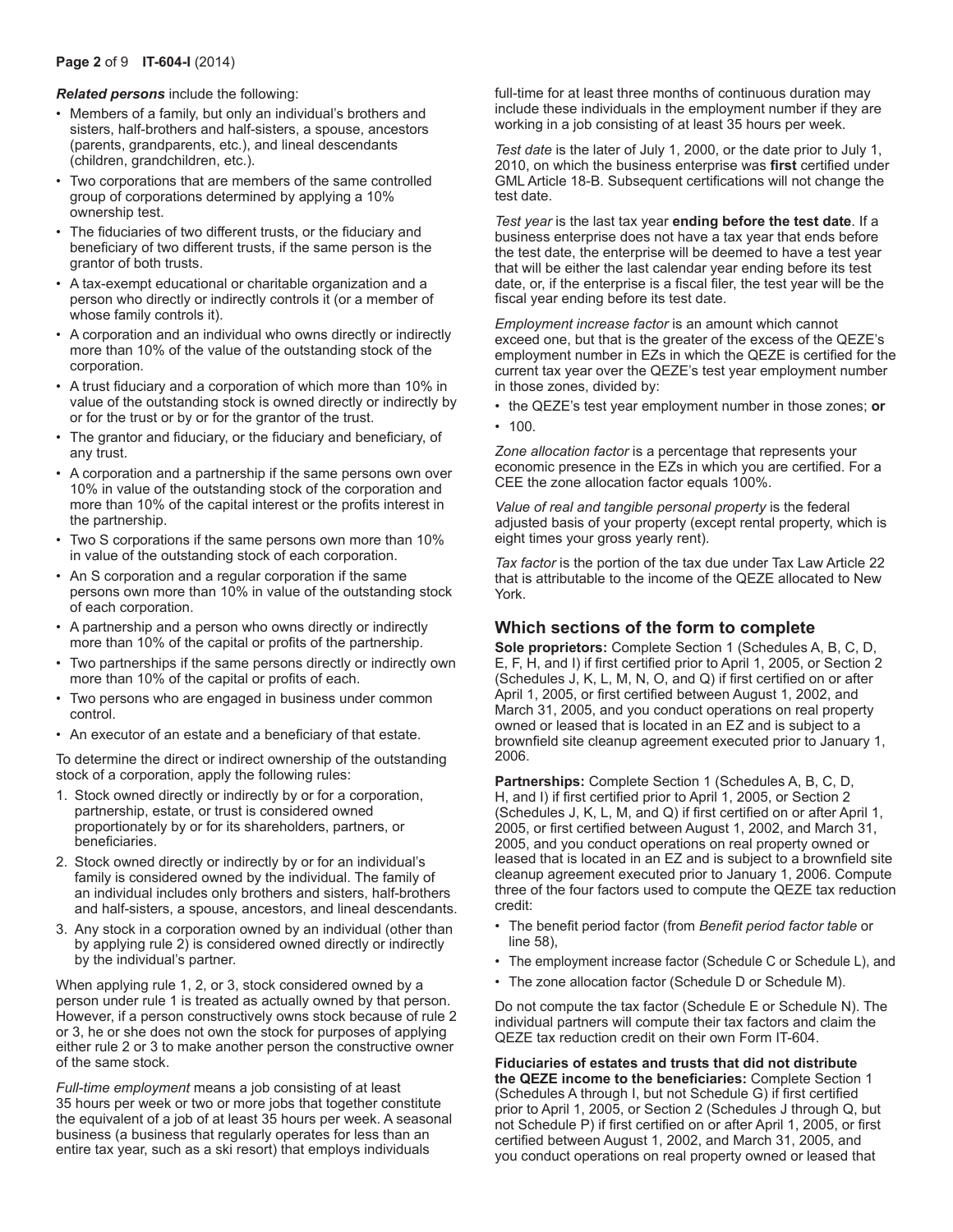is located in an EZ and is subject to a brownfield site cleanup agreement executed prior to January 1, 2006.

**Fiduciaries of estates and trusts that distributed the QEZE income to the beneficiaries:** Complete Section 1 (Schedules A through I) if first certified prior to April 1, 2005; or Section 2 (Schedules J through Q) if certified on **or** after April 1, 2005, or first certified between August 1, 2002, and March 31, 2005, and you conducted operations on real property owned or leased that is located in an EZ and is subject to a brownfield site cleanup agreement executed prior to January 1, 2006. Compute three of the four factors used to compute the QEZE tax reduction credit:

- The benefit period factor (from *Benefit period factor table* or line 58),
- The employment increase factor (Schedule C or Schedule L), **and**
- The zone allocation factor (Schedule D or Schedule M).

Do not compute the tax factor (Schedule E or Schedule N). The beneficiaries will compute their tax factors and claim the QEZE tax reduction credit on their own Form IT-604.

**Partners in a partnership, shareholders in a New York S corporation, and beneficiaries of an estate or trust:** Enter the employer identification number (EIN) of the QEZE business, the name of the business, the name of the EZ and the date of certification. This information can be obtained from your partnership, New York S corporation, or the fiduciary of the estate or trust. Complete Section 1 (Schedules E and F) if first certified prior to April 1, 2005, or Section 2 (Schedules N and O) if first certified on or after April 1, 2005, or if first certified between August 1, 2002, and March 31, 2005, and you conduct operations on real property owned or leased that is located in an EZ and is subject to a brownfield site cleanup agreement executed prior to January 1, 2006.

See the instructions for your tax return for the *Privacy notification*  or if you need help contacting the Tax Department.

# **General information for Section 1 – For QEZEs first certified prior to April 1, 2005**

Complete this section **only** if the QEZE was first certified **prior to April 1, 2005. Do not complete Section 2**.

QEZEs first certified between August 1, 2002, and March 31, 2005, that conduct operations on real property they own or lease that is located in an EZ and that is subject to a brownfield site cleanup agreement executed prior to January 1, 2006, do not complete this section. Instead, complete Section 2, Schedules J through Q.

## **Eligibility for QEZEs first certified prior to April 1, 2005**

A business enterprise that is first certified as eligible to receive benefits under GML Article 18‑B **prior to** April 1, 2005, is a QEZE for each of the 15 tax years during its business tax benefit period, if in those tax years the business enterprise meets the annual employment test. To meet the employment test, the business enterprise's employment number for the tax year, both within all EZs (whether the QEZE is certified in a particular EZ or not) and in New York State outside all EZs, must equal or exceed the employment number determined for the base period.

## **Schedule A – Employment test for QEZEs first certified prior to April 1, 2005**

The *employment test* will be met for a tax year if the business enterprise's employment number in all EZs, whether the

business enterprise is certified there or not, equals or exceeds its employment number in all EZs for the base period; and the business enterprise's employment number in New York State outside all EZs for the tax year equals or exceeds its employment number in New York State outside all EZs for the base period. For information as to whether the business enterprise has employees in an EZ in which the business enterprise is not certified, you may contact ESD.

There are additional employment requirements for businesses with a base period of zero years or zero employment in the base period. See additional instructions below.

If there is a change in zone boundaries or if the QEZE is in a newly designated zone, the QEZE will compute its employment test as if the boundaries of the revised or newly designated zone existed during its base period and test year. If a business moves to a location that later becomes part of an EZ, the employment number is computed as if the business was located in the zone during its base period and test year.

If a business relocates to an EZ from a business incubator facility operated by a municipality or by a public or private not-for-profit entity, the QEZE will compute its employment test as if it were located in the EZ during the base period. A *business incubator facility* provides business support services or space, or both, to newly established enterprises.

*Base period* is the five tax years immediately preceding the test year. If the business enterprise has fewer than five years preceding the test year, then your base period is the smaller set of years. If you are a business enterprise in your first tax year of doing business in New York State, your base period is zero years.

*Business tax benefit period* means either the first 15 tax years beginning on or after January 1, 2001 (if your test date occurred on or before December 31, 2001), or the 15 tax years after your test year (if your test date occurred on or after January 1, 2002, but prior to April 1, 2005).

However, owners of qualified investment projects (as defined under GML section 957(s)) that have been approved by the Commissioner of Economic Development, will be allowed an additional business tax benefit period of ten years for purposes of the QEZE tax reduction credit. For these owners, the business tax benefit period is extended to include an additional ten tax years starting when the business enterprise's benefit period commencement date occurs (but only for those years for which the employment test is met).

The benefit period commencement date is determined by an election made by the business enterprise on its report for the tax year that includes the date of certification of the business enterprise at the location of the qualified investment project. The business enterprise can elect either (A) the business enterprise's date of certification under GML Article 18-B at the location of the qualified investment project, or (B) the date when property constituting a qualified investment project is first placed in service. If you choose to make the election under (B), submit a statement with the form. If no election is made, the benefit period commencement date will be (A) as described above.

If a QEZE that is an owner of a qualified investment project is also approved by the Commissioner of Economic Development as the owner of a significant capital investment project (as defined under GML section 957(t)), the business tax benefit period is increased to include an additional ten tax years beginning with the tax year in which the significant capital investment project is placed in service. The property must be placed in service during the business enterprise's business tax benefit period as described above.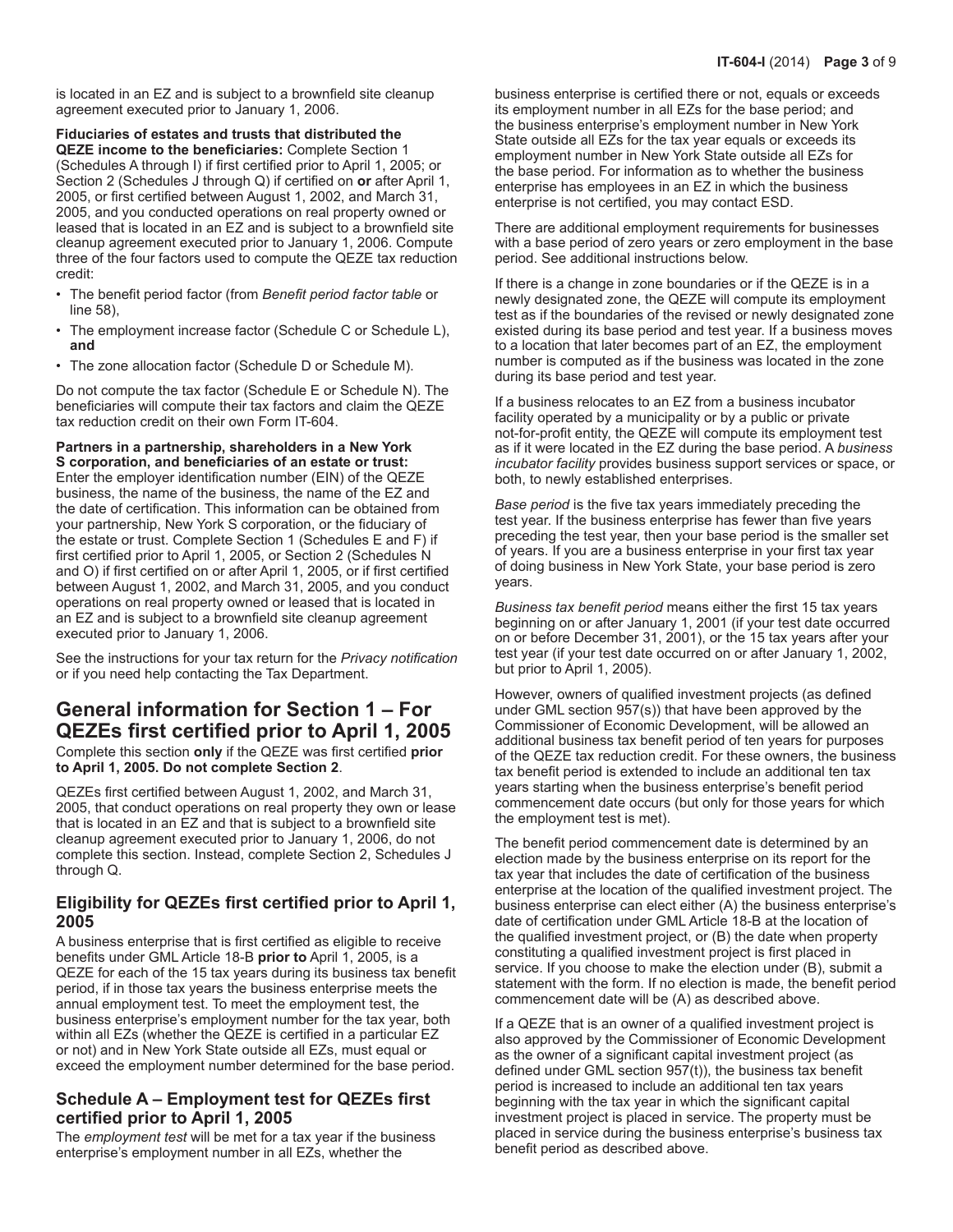#### **Page 4** of 9 **IT-604-I** (2014)

If a QEZE is an owner of a qualified investment project, or a significant capital investment project, or both, the business tax benefit period may extend beyond ten years.

*Benefit period factor* is a number from zero to one, based on the tax year of the business tax benefit period, that is designed to phase out the benefit in the last five years of the business tax benefit period. (See Form IT-604, page 3, *Benefit period factor table*.) For an owner of a qualified investment project or a significant capital investment project, the benefit period factor will be 1.0 during the entire business tax benefit period.

#### **Additional employment test requirements for businesses with a base period of zero years or zero employment in the base period**

For a business enterprise first **certified prior to August 1, 2002**, if the base period is zero years or the base period employment is zero, and the enterprise is similar in ownership and operation to an existing or previously existing taxpayer, it can continue to access QEZE benefits only if the enterprise was formed for a valid business purpose and not solely to gain empire zone benefits.

*Valid business purpose* means one or more business purposes, other than the avoidance or reduction of taxation, which alone or combined are the primary motivation for some business activity or transaction that changes the economic position of the taxpayer in a meaningful way (apart from tax effects). The economic position of the taxpayer includes an increase in the market share of the taxpayer, or the entry by the taxpayer into new business markets.

#### For a business enterprise first **certified on or after August 1, 2002, and before April 1, 2005**, if the base period is zero years and the employment number in the zone is greater than zero in a tax year, then the enterprise meets the employment test **only** if it qualifies as a new business.

*New business* means any business entity, except one that is substantially similar in operation and in ownership to a business entity taxable, or previously taxable, under Tax Law, Article 9, section 183, 184, 185, or 186; Article 9-A, 32, or 33; former Article 23 (or that would have been subject to Article 23 as this article was in effect January 1, 1980); or the income (or losses) of which is (or was) included under Article 22.

A business enterprise that is approved by the Commissioner of Economic Development as the owner of a qualified investment project or a significant capital investment project will be considered a new business for purposes of the QEZE tax reduction credit if

- it has a base period of zero years;
- it has placed property (or a project that includes such property) in service which comprises the qualified investment project or significant investment project; and
- it is certified by December 31, 2007.

For tax years beginning on or after January 1, 2005, a business that is identical in ownership and operation to an existing taxpayer will meet the new business test if the businesses are operating in different counties in the state. The new business **must use the remaining business tax benefit period** of the existing identical taxpayer.

#### **Part 1 – EZ employment**

Compute your employment number within all EZs, whether certified in all zones or not, for the current tax year and the five-year base period. When computing this number, first exclude all employees who were not employed by the QEZE for at least one-half of the tax year.

For purposes of these instructions, all references to *current tax year* mean the tax year covered by this claim.

**Line 1 –** For each date specified of the current tax year, enter the number of full-time employees who are located within all EZs whether the QEZE is certified in the EZ or not. Divide the total number of full-time EZ employees for the current tax year by the number of the dates occurring during the current tax year (even if you had no employees on those dates) to obtain the current tax year employment number. Make no entries for any dates that did not occur during your tax year. Do not include those dates in the calculation.

**Line 2 –** For each date specified of the base period, enter the number of full-time employees who are located within all EZs whether the QEZE is certified in the EZ or not. Divide the total number of full-time EZ employees for each date specified of the five-year base period by the number of dates occurring during the five-year base period (even if you had no employees on those dates) to obtain the base period employment number. Make no entries for any dates prior to the date you began business in New York, and do not include those dates in the calculation.

**Example:** *A QEZE, a calendar-year filer, begins business in New York on May 1, 2001, and is first certified on January 1, 2003. The QEZE's test date is January 1, 2003. The test year is the tax year ending December 31, 2002. The base period is May 1, 2001 - December 31, 2001, a short tax year. Since March 31, 2001, does not occur during this enterprise's tax year, no entry is made for this date. The QEZE has no employees on June 30, 2001. It hires three employees on July 1, 2001. The QEZE will compute its total number of full‑time employees within all EZs in the base period as follows:*

| <b>Base period</b><br>employment number                                  | Tax vear<br>ending<br>$(mm-yyyy)$ | Mar 31 |   | June 30   Sept 30 | Dec 31 | Total |
|--------------------------------------------------------------------------|-----------------------------------|--------|---|-------------------|--------|-------|
| Number in<br>base year one                                               | 12-2001                           |        | 0 | 3                 | 3      | 6     |
| Number in<br>base year two                                               |                                   |        |   |                   |        |       |
| Number in<br>base year three                                             |                                   |        |   |                   |        |       |
| Number in<br>base year four                                              |                                   |        |   |                   |        |       |
| Number in<br>base year five                                              |                                   |        |   |                   |        |       |
| Total number of full-time employees within all EZs in the<br>base period |                                   |        |   |                   |        |       |

*In this example, the employment number within all EZs in the base period would be 2 (six divided by three). The QEZE will divide the total number of full-time EZ employees by the number of dates that occurred in the QEZE's base period. The base period in this instance was only one short tax year.*

**Line 3 –** The EZ employment number for the current tax year (line 1) must equal or exceed the EZ employment number in the base period (line 2) to qualify for the QEZE tax reduction credit. If you marked *No,* you do **not** qualify for the credit. **Do not** complete the rest of this form.

#### **Part 2 – New York State employment outside all EZs**

Complete Part 2 in the same manner as you completed Part 1; however, include only those employees who are located outside all EZs but located within New York State. When computing this number, first exclude all employees who were not employed by the QEZE for at least one-half of the tax year.

**Line 6 –** The employment number in New York State, outside all EZs, for the current tax year (line 4) must equal or exceed the employment number in New York State, outside all EZs, in the base period (line 5) to qualify for the QEZE tax reduction credit. If you marked *No,* you do **not** qualify for the credit. **Do not** complete the rest of this form.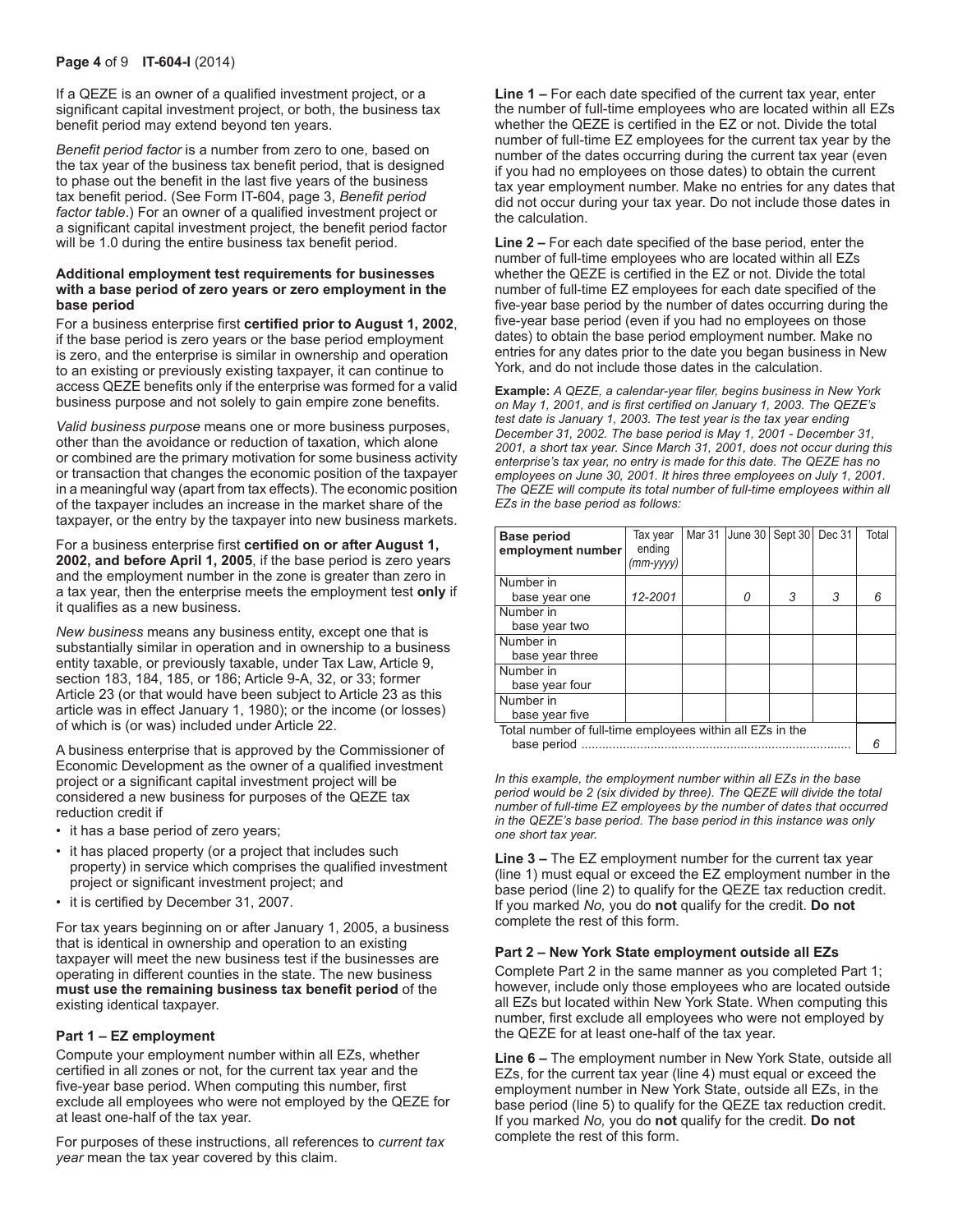## **Schedule B – Computation of test year employment number within the EZs in which you are certified**

**Line 7 –** Divide the total number of full-time employees within the EZs for your test year by the number of the dates occurring during the year (even if you had no employees on those dates) to obtain your test year employment number. Make no entries for any dates that did not occur during your test year. Do not include those dates in the calculation. Include only the employees working within EZs in which you are certified that were employed by the QEZE for at least one-half of the tax year.

# **Schedule C – Employment increase factor**

The employment increase factor (see *Definitions for all QEZEs*  on page 1) cannot exceed 1.0. If your test year employment number is zero, and your current tax year employment number is greater than zero, your employment increase factor is 1.0.

**Line 8 –** Include on this line the current tax year employment number in the EZs in which you are certified.

**Note:** If you have employment in an EZ in which you are not certified, your current tax year employment number will not be the same as the number computed on line 1. For purposes of this calculation, you will include only those employees working in EZs in which you are certified that were employed by the QEZE for at least one-half of the tax year.

# **Schedule D – Zone allocation factor**

This factor represents the economic presence of the QEZE in an EZ. The *zone allocation factor* is a percentage computed using two factors: a property factor and a payroll factor. The percentage is calculated by adding the two percentages determined on lines 15 and 17 and then dividing the result by two.

**Line 14, column A –** Enter the QEZE's average value of real and tangible personal property (see *Definitions for all QEZEs* on page 1), whether owned or rented, that is located within the EZs in which you are certified under GML Article 18-B in your current tax year.

**Line 14, column B –** Enter the QEZE's average value of real and tangible personal property (see *Definitions for all QEZEs* on page 1) located within New York State in your current tax year.

**Line 16, column A –** Enter the wages paid or accrued by the QEZE to its employees in EZs in which you are certified under GML Article 18-B in the current tax year.

**Line 16, column B –** Enter the wages paid or accrued by the QEZE to its employees located within New York State for the current tax year.

# **Schedule E – Tax factor**

## **Line 21**

**Sole proprietors of QEZEs:** This is the income from the QEZE (net profit from federal Schedule C and any modifications required under the New York State Tax Law section 612) that is allocable to New York State and included in your New York adjusted gross income. If the QEZE's income is zero or a loss, the tax factor is zero. The income allocable to New York State is the QEZE's income from New York State sources. For a nonresident of New York State, this is the income from the QEZE included in the *New York State amount* column of your Form IT-203, *Nonresident and Part-Year Resident Income Tax Return*.

**Fiduciaries and beneficiaries of estates or trusts Fiduciaries of estates or trusts that distributed the QEZE income to the beneficiaries:** Complete Schedule G before completing line 21. Enter the fiduciary share of the QEZE income allocable to New York State as shown in Schedule G, on the *Fiduciary* line.

**Fiduciaries of estates or trusts that did not distribute the QEZE income to the beneficiaries:** This is the income from the QEZE estate or trust that is allocable to New York State and included in your New York adjusted gross income.

**Beneficiaries:** Enter your share of QEZE income allocated to New York State. This information should be provided to you by the estate or trust.

**Partners of QEZE partnerships:** This is the income from the QEZE partnership allocable to New York State and included in New York adjusted gross income. The *income from the partnership* means partnership items of income, gain, loss, deduction, and modifications entering into New York adjusted gross income. If the income from the partnership is zero or a loss, enter *0* on line 21. Your tax factor is zero. The income allocable to New York State is the partnership income from New York State sources. This amount should be provided to you by your partnership. For a nonresident of New York State, this is the partnership income from the QEZE included in the *New York State amount* column of your Form IT-203*.*

## **Shareholders of New York S corporations that are QEZEs:**

This is the income from the New York S corporation that is a QEZE, allocable to New York State and included in New York adjusted gross income. Do not include any wages paid to you by the New York S corporation. The income allocable to New York State is the QEZE S corporation's income from New York State sources. This amount should be provided to you by the New York S corporation. For a nonresident of New York State, this is the New York S corporation's income from the QEZE included in the *New York State amount* column of your Form IT-203*.*

**Line 22 –** Enter your New York adjusted gross income from Form IT-201, line 33; Form IT-203, line 32, or Form IT-205, item B. However, do not include any losses that were included in the computation of your New York adjusted gross income.

## **Schedule F – QEZE tax reduction credit**

**Partners, shareholders, and beneficiaries of estates and trusts that distributed the QEZE income to the beneficiaries:**  Complete all of Schedule F. The amounts to be entered on lines 25, 26, and 27 should be provided to you by your partnership, New York S corporation, estate, or trust. If you belong to more than one partnership, New York S corporation, estate, or trust, complete a separate Schedule F for each entity. Transfer the total of all schedules as instructed on line 33.

## **Line 30**

**Form IT-201 filers:** Enter the tax from Form IT-201, line 39, plus any amount from Form IT-201-ATT, line 21.

**Form IT-203 filers:** Enter the tax from Form IT-203, line 46, plus any amount from Form IT-203-ATT, line 20.

**Form IT-205 filers:** Enter the tax from Form IT-205, line 8 (for residents), or line 9 (for nonresidents), **plus** any credits shown on line 1 of the *Addbacks worksheet*, in the instructions for Form IT-205, line 12.

**Line 31 –** If you are applying any credits against the tax before this credit, enter those amounts here.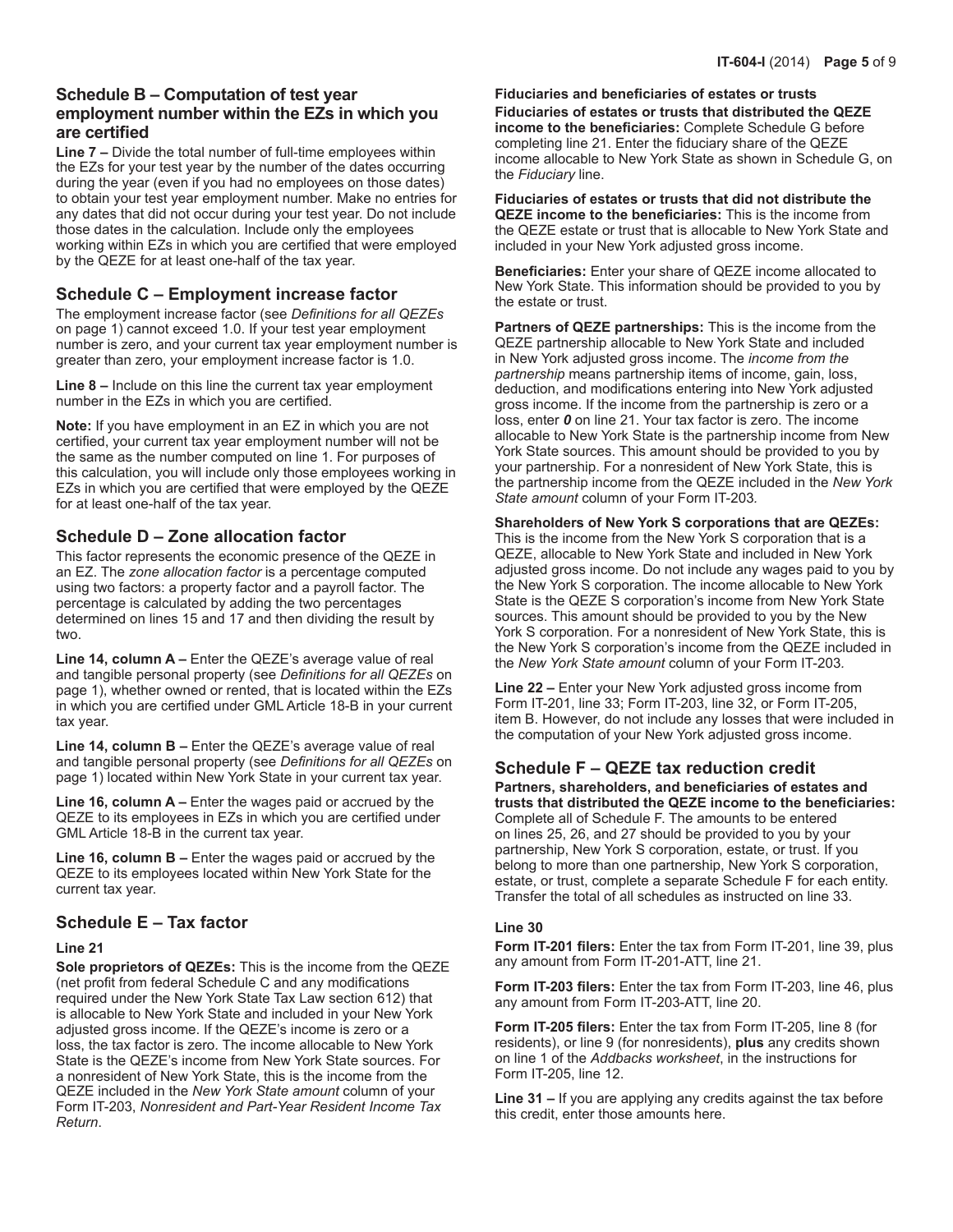#### **Page 6** of 9 **IT-604-I** (2014)

When applying credits, use the following rules:

- First apply any household credit.
- Next apply any credits that cannot be carried over or refunded.
- Then apply any credits that can be carried over for a limited duration.
- Then apply any credits that can be carried over for an unlimited duration.
- Apply refundable credits last.

#### **Line 33**

Enter the amount from line 32 or line 29, whichever is less.

**Fiduciaries:** Include the amount from line 33 on Form IT-205, line 10.

**Individuals:** Enter the amount from line 33 and code *164* on Form IT-201-ATT, line 2, or Form IT-203-ATT, line 3.

## **Schedule G – Beneficiary's and fiduciary's share of QEZE income**

An estate or trust must complete Schedule G if it distributed the QEZE income to the beneficiaries.

Enter the amount of QEZE income allocable to New York State distributed to the beneficiaries and fiduciary. Provide the beneficiaries with the amount of the income to use to complete their own Form IT-604. Also provide them with the three other factors used to compute the QEZE tax reduction credit.

**Fiduciaries:** Also enter your share of the income on line 21.

## **Schedule I – Valid business purpose for QEZEs first certified prior to August 1, 2002**

If the QEZE was first certified prior to August 1, 2002, and the base period is zero years or the employment for your base period is zero, and the QEZE is similar in operation and ownership to a business entity (or entities) taxable or previously taxable under Tax Law Article 9, section 183, 184, 185, or 186; Article 9-A; Article 32; Article 33; or a business that would have been subject to tax under former Article 23 as it was in effect on January 1, 1980; or a business entity the income or losses of which is (or was) includable under Article 22, then you must submit a notarized statement describing in detail how the QEZE meets the valid business purpose test. For more information see TSB-M-06(2)I.

# **General information for Section 2 – For QEZEs first certified on or after April 1, 2005**

Complete Section 2 **only** if (1) the QEZE was first certified **on or after April 1, 2005** or (2) the QEZE was first certified between August 1, 2002, and March 31, 2005, and its operations are conducted on real property subject to a brownfield site cleanup agreement executed prior to January 1, 2006. Do not complete Section 1.

## **Eligibility for QEZEs first certified on or after April 1, 2005**

A business enterprise that is first certified as eligible to receive benefits under GML Article 18‑B **on or after** April 1, 2005, and prior to July 1, 2010, or a business enterprise first certified between August 1, 2002, and March 31, 2005, whose operations are conducted on real property subject to a brownfield site cleanup agreement executed prior to January 1, 2006, is a QEZE during its business tax benefit period if in those tax years

the business enterprise meets the annual employment test. Owners of qualified investment projects, and significant capital investment projects, may qualify for an extended business tax benefit period. See definitions below. To meet the employment test, the business enterprise's employment number for the tax year, both within all EZs (whether the QEZE is certified in a particular EZ or not) and in New York State, must exceed the employment number determined for the base period.

CEEs (as defined in GML section 959-b) will determine whether the employment test is met by comparing their employment number in NYS for the current tax year to their employment number in NYS for their base period.

There are additional employment test requirements for businesses with a base period of zero years or zero employment in the base period. See additional instructions below.

If there is a change in zone boundaries or if the QEZE is in a newly designated zone, the QEZE will compute its employment test as if the boundaries of the revised or newly designated zone existed during its base period and test year. If a business moves to a location that later becomes part of an EZ, the employment number is computed as if the business was located in the zone during its base period and test year.

If a business relocates to an EZ from a business incubator facility operated by a municipality or by a public or private not-for-profit entity, the QEZE will compute its employment test as if it were located in the EZ during the base period. A *business incubator facility* provides business support services or space, or both, to newly established enterprises.

*Base period* is the four tax years immediately preceding the tax year in which the QEZE was first certified under GML Article 18-B for QEZEs first certified on or after April 1, 2005. If the business enterprise has fewer than four such years, then the base period is the smaller set of years. If the business enterprise is in its first tax year of doing business in New York State, its base period is zero years.

*Business tax benefit period* for QEZEs first certified on or after April 1, 2005, is the 10 tax years beginning with the tax year the QEZE is first certified (see new business definition below for exception for QEZEs that are identical in ownership and operation). The business tax benefit period is 15 years for a QEZE that was first certified between August 1, 2002, and March 31, 2005, whose operations are conducted on real property subject to a brownfield site cleanup agreement executed prior to January 1, 2006.

However, owners of qualified investment projects (as defined under GML section 957(s)) that have been approved by the Commissioner of Economic Development, will be allowed an additional business tax benefit period of ten years for purposes of the QEZE tax reduction credit. For these owners, the business tax benefit period is extended to include an additional ten tax years starting when the business enterprise's benefit period commencement date occurs (but only for those years for which the employment test is met).

The benefit period commencement date is determined by an election made by the business enterprise on its report for the tax year that includes the date of certification of the business enterprise at the location of the qualified investment project. The business enterprise can elect either (A) the business enterprise's date of certification under GML Article 18-B at the location of the qualified investment project, or (B) the date when property constituting a qualified investment project is first placed in service. If you choose to make the election under (B), submit a statement with the form. If no election is made, the benefit period commencement date will be (A) as described above.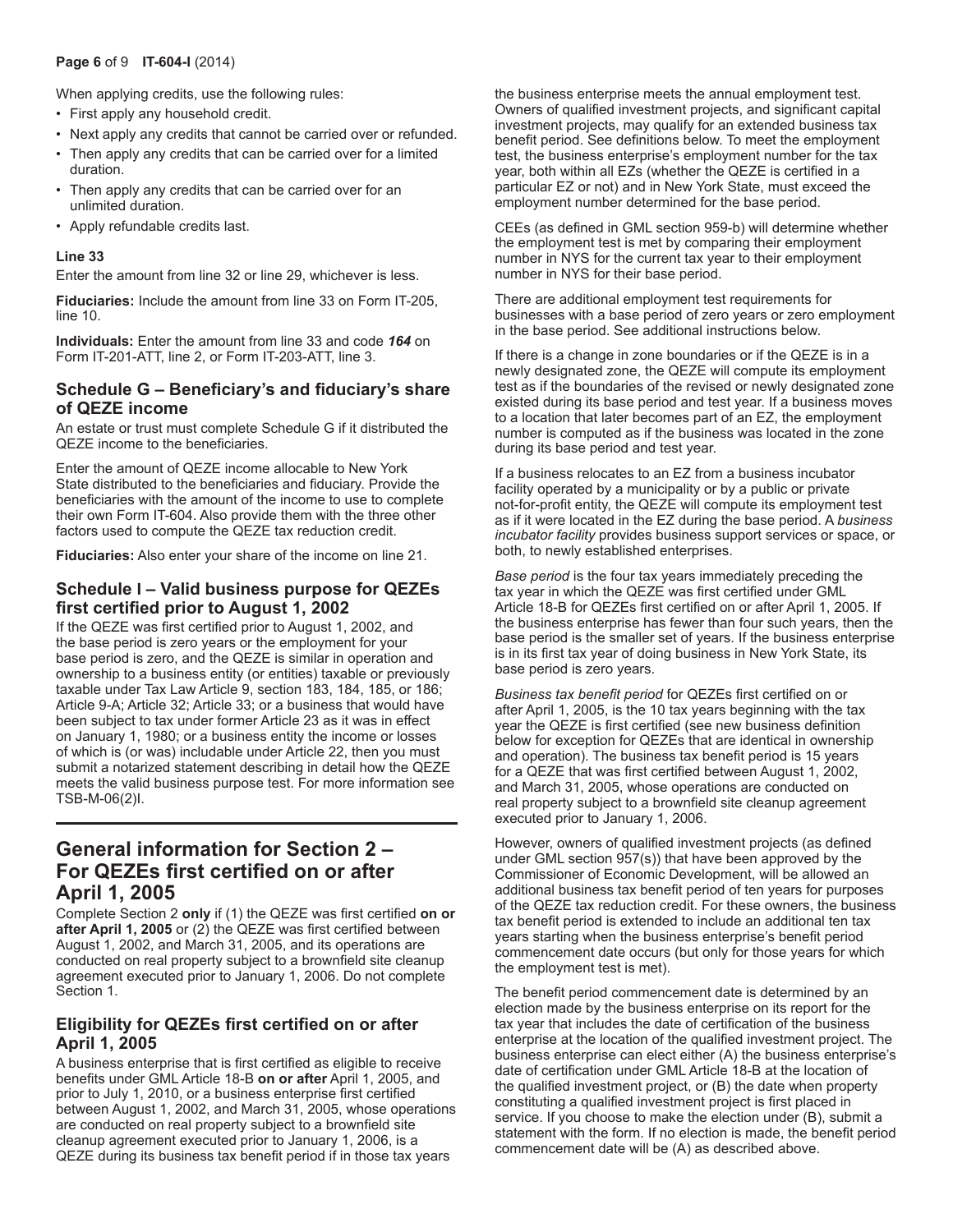If a QEZE that is an owner of a qualified investment project is also approved by the Commissioner of Economic Development as the owner of a significant capital investment project (as defined under GML section 957(t)), the business tax benefit period is increased to include an additional ten tax years beginning with the tax year in which the significant capital investment project is placed in service. The property must be placed in service during the business enterprise's business tax benefit period as described above.

If a QEZE is an owner of a qualified investment project, or a significant capital investment project, or both, the business tax benefit period may extend beyond ten years.

The benefit period factor for a business enterprise that was first certified between August 1, 2002, and March 31, 2005, whose operations are conducted on real property subject to a brownfield site cleanup agreement executed prior to January 1, 2006, is a number from zero to one based on the tax year of the business tax benefit period that is designed to phase out the benefit in the last five years of the business tax benefit period. (See Form IT-604, page 3, *Benefit period factor table.)*

For all others, the benefit period factor is 1.0.

# **Schedule J – Employment test for QEZEs first certified on or after April 1, 2005**

The *employment test* will be met for a tax year if the business enterprise's employment number in all EZs, whether the business enterprise is certified there or not, exceeds its employment number in all EZs for the base period; and the business enterprise's employment number in New York State for the tax year exceeds its employment number in New York State for the base period. For information as to whether the business enterprise has employees in an EZ in which the business enterprise is not certified, you may contact ESD.

#### **Additional employment test requirements for businesses with a base period of zero years or zero employment in the base period**

For a business enterprise first **certified on or after April 1, 2005**, if the base period is zero years or the base period employment is zero and the employment number in the zone is greater than zero in a tax year, the enterprise meets the employment test **only** if the enterprise qualifies as a new business.

*New business* means any business entity, except one that is substantially similar in operation and in ownership to a business entity taxable, or previously taxable, under Tax Law, Article 9, section 183, 184, 185, or 186; Article 9-A, 32, or 33; former Article 23 (or that would have been subject to Article 23 as this article was in effect January 1, 1980); or the income (or losses) of which is (or was) included under Article 22.

A business enterprise that is approved by the Commissioner of Economic Development as the owner of a qualified investment project or a significant capital investment project will be considered a new business for purposes of the QEZE tax reduction credit if

- it has a base period of zero years;
- it has placed property (or a project that includes such property) in service which comprises the qualified investment project or significant investment project; and
- it is certified by December 31, 2007.

For tax years beginning on or after January 1, 2005, a business that is identical in ownership and operation to an existing taxpayer will meet the new business test if the businesses are operating in different counties in the state. The new business **must use the remaining business tax benefit period** of the existing identical taxpayer.

#### **Part 1 – EZ employment**

Compute your employment number within all EZs, whether certified in all zones or not, for the current tax year and the four-year base period. When computing this number, first exclude all employees who were not employed by the QEZE for at least one-half of the tax year. CEEs, do not complete Part 1; complete Part 2 only.

For purposes of these instructions, all references to *current tax year* mean the tax year covered by this claim.

**Line 34 –** For each date specified of the current tax year, enter the number of full-time employees who are located within all EZs whether the QEZE is certified in the EZ or not. Divide the total number of full-time EZ employees for the current tax year by the number of the dates occurring during the current tax year (even if you had no employees on those dates) to obtain the current tax year employment number. Make no entries for any dates that did not occur during your tax year. Do not include those dates in the calculation.

**Line 35 –** For each date specified of the base period, enter the number of full-time employees who are located within all EZs whether the QEZE is certified in the EZ or not. Divide the total number of full-time EZ employees for each date specified of the four-year base period by the number of dates occurring during the four-year base period (even if you had no employees on those dates) to obtain the base period employment number. Make no entries for any dates prior to the date you began business in New York, and do not include those dates in the calculation.

**Example:** *A QEZE, a calendar-year filer, begins business in New York on April 1, 2004, and is first certified on April 1, 2005. The base period is April 1, 2004 - December 31, 2004, a short tax year. Since March 31, 2004, does not occur during this enterprise's tax year, no entry is made for this date. The QEZE has no employees on June 30, 2004. It hires three employees on July 1, 2004. The QEZE will compute its total number of full‑time employees within all EZs in the base period as follows:*

| <b>Base period</b><br>employment number                   | Tax year<br>ending<br>(mm-yyyy) | Mar 31 | June 30 Sept 30 |   | Dec 31 | Total |  |
|-----------------------------------------------------------|---------------------------------|--------|-----------------|---|--------|-------|--|
| Number in                                                 |                                 |        |                 |   |        |       |  |
| base year one                                             | 12-2004                         |        | 0               | 3 | 3      | 6     |  |
| Number in                                                 |                                 |        |                 |   |        |       |  |
| base year two                                             |                                 |        |                 |   |        |       |  |
| Number in                                                 |                                 |        |                 |   |        |       |  |
| base year three                                           |                                 |        |                 |   |        |       |  |
| Number in                                                 |                                 |        |                 |   |        |       |  |
| base year four                                            |                                 |        |                 |   |        |       |  |
| Total number of full-time employees within all EZs in the |                                 |        |                 |   |        |       |  |
| base period                                               |                                 |        |                 |   |        |       |  |

*In this example, the employment number within all EZs in the base period would be 2 (six divided by three). The QEZE will divide the total number of full-time EZ employees by the number of dates that occurred in the QEZE's base period. The base period in this instance was only one short tax year.*

For QEZEs that are first certified on or after April 1, 2005, if the base period is zero years (there are no dates occurring during your base period) or the base period employment is zero and your employment number in EZs is greater than zero during the current tax year, the employment test will be met only if the enterprise qualifies as a new business, as defined above.

**Line 36 –** The EZ employment number for the current tax year (line 34) must exceed the EZ employment number in the base period (line 35) to qualify for the QEZE tax reduction credit. If you marked *No,* you do **not** qualify for the credit. **Do not** complete the rest of this form.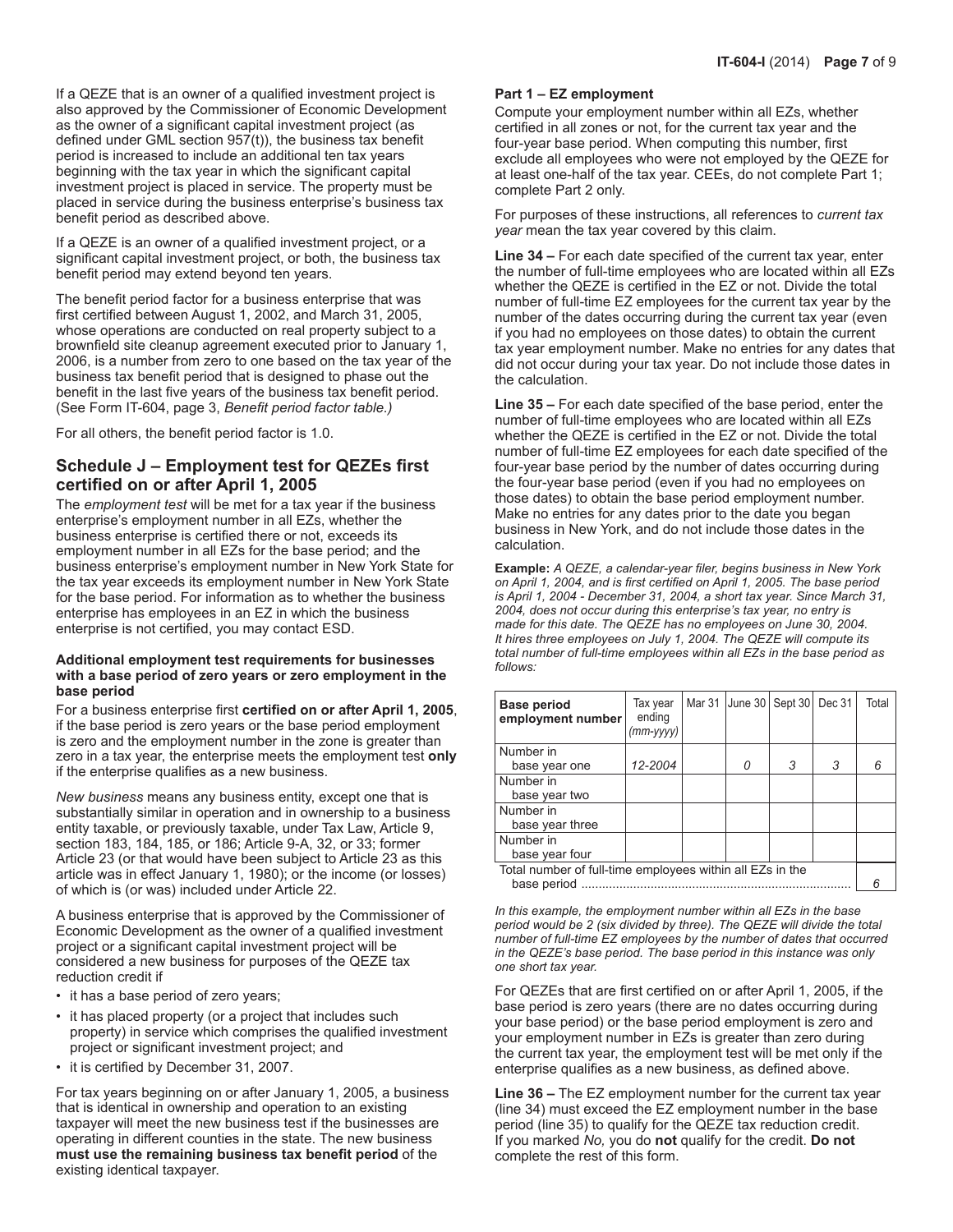#### **Page 8** of 9 **IT-604-I** (2014)

#### **Part 2 – New York State employment**

Complete Part 2 in the same manner as Part 1; however, include all employees who are located within New York State (including those located in an EZ). When computing this number, first exclude all employees who were not employed by the QEZE for at least one-half of the tax year.

**Line 39 –** The employment number in New York State for the current tax year (line 37) must exceed the employment number in New York State for the base period (line 38) to qualify for the QEZE tax reduction credit. If you marked *No,* you do **not** qualify for this credit. **Do not** complete the rest of this form.

## **Schedule K – Computation of test year employment number within the EZs in which you are certified**

**Line 40 –** Divide the total number of full-time employees within the EZs for your test year by the number of the dates occurring during the year (even if you had no employees on those dates) to obtain your test year employment number. Make no entries for any dates that did not occur during your test year. Do not include those dates in the calculation. Include only the employees working within EZs in which you are certified.

**Note:** CEEs, enter the New York State employment number for the test year.

## **Schedule L – Employment increase factor**

The employment increase factor (see *Definitions for all QEZEs*  on page 1) cannot exceed 1.0. If your test year employment number is zero, and your current tax year employment number is greater than zero, your employment increase factor is 1.0.

**Line 41 –** Include on this line the current tax year employment number in the EZs in which you are certified.

**Note:** If you have employment in an EZ in which you are not certified, your current tax year employment number will not be the same as the number computed on line 34. For purposes of this calculation, you will include only those employees working in EZs in which you are certified that were employed by the QEZE for at least half of the tax year.

**Note**: CEEs, enter the NYS employment number for the current tax year (line 37) on line 41.

## **Schedule M – Zone allocation factor**

This factor represents the economic presence of the QEZE in an EZ. The *zone allocation factor* is a percentage computed using two factors: a property factor and a payroll factor. The percentage is calculated by adding the two percentages determined on lines 48 and 50 and then dividing the result by two. CEEs, skip lines 47 through 51 and enter 1.0 on line 52.

**Line 47, column A –** Enter the QEZE's average value of real and tangible personal property (see *Definitions for all QEZEs* on page 1), whether owned or rented, that is located within the EZs in which you are certified under GML Article 18-B in your current tax year.

**Line 47, column B –** Enter the QEZE's average value of real and tangible personal property (see *Definitions for all QEZEs* on page 1) located within New York State in your current tax year.

**Line 49, column A –** Enter the wages paid or accrued by the QEZE to its employees in EZs in which you are certified under GML Article 18-B in the current tax year.

**Line 49, column B –** Enter the wages paid or accrued by the QEZE to its employees located within New York State for the current tax year.

#### **Line 52**

**Partnerships:** To determine the benefit period factor, see the instructions for line 58.

## **Schedule N – Tax factor**

#### **Line 54**

**Sole proprietors of QEZEs:** This is the income from the QEZE (net profit from federal Schedule C and any modifications required under the New York State Tax Law section 612) that is allocable to New York State and included in your New York adjusted gross income. If the QEZE's income is zero or a loss, the tax factor is zero. The income allocable to New York State is the QEZE's income from New York State sources. For a nonresident of New York State, this is the income from the QEZE included in the New York State amount column of your Form IT-203, *Nonresident and Part-Year Resident Income Tax Return.*

**Fiduciaries and beneficiaries of estates or trusts Fiduciaries of estates or trusts that distributed the QEZE income to the beneficiaries:** Complete Schedule P before completing line 54. Enter the fiduciary share of the QEZE income allocable to New York State as shown in Schedule P, on the *Fiduciary* line.

**Fiduciaries of estates or trusts that did not distribute the QEZE income to the beneficiaries:** This is the income from the QEZE estate or trust that is allocable to New York State and included in your New York adjusted gross income.

**Beneficiaries:** Enter your share of QEZE income allocated to New York State. This information should be provided to you by the estate or trust.

**Partners of QEZE partnerships:** This is the income from the QEZE partnership allocable to New York State and included in New York adjusted gross income. The income from the partnership means partnership items of income, gain, loss, deduction, and modifications entering into New York adjusted gross income. If the income from the partnership is zero or a loss, enter *0* on line 56. Your tax factor is zero. The income allocable to New York State is the partnership income from New York State sources. This amount should be provided to you by your partnership. For a nonresident of New York State, this is the partnership income from the QEZE included in the New York State amount column of your Form IT-203.

**Shareholders of New York S corporations that are QEZEs:** This is the income from the New York S corporation that is a QEZE, allocable to New York State and included in New York adjusted gross income. Do not include any wages paid to you by the New York S corporation. The income allocable to New York State is the QEZE S corporation's income from New York State sources. This amount should be provided to you by the New York S corporation. For a nonresident of New York State, this is the New York S corporation's income from the QEZE included in the New York State amount column of your Form IT-203.

**Line 55 –** Enter your New York adjusted gross income from Form IT-201, line 33; Form IT-203, line 32, or Form IT-205, item B. However, do not include any losses that were included in the computation of your New York adjusted gross income.

## **Schedule O – QEZE tax reduction credit**

**Partners, shareholders, and beneficiaries of estates and trusts that distributed the QEZE income to the beneficiaries:** Complete all of Schedule O. The amounts to be entered on lines 59 and 60 should be provided to you by your partnership, New York S corporation, estate, or trust. If you belong to more than one partnership, New York S corporation, estate, or trust,